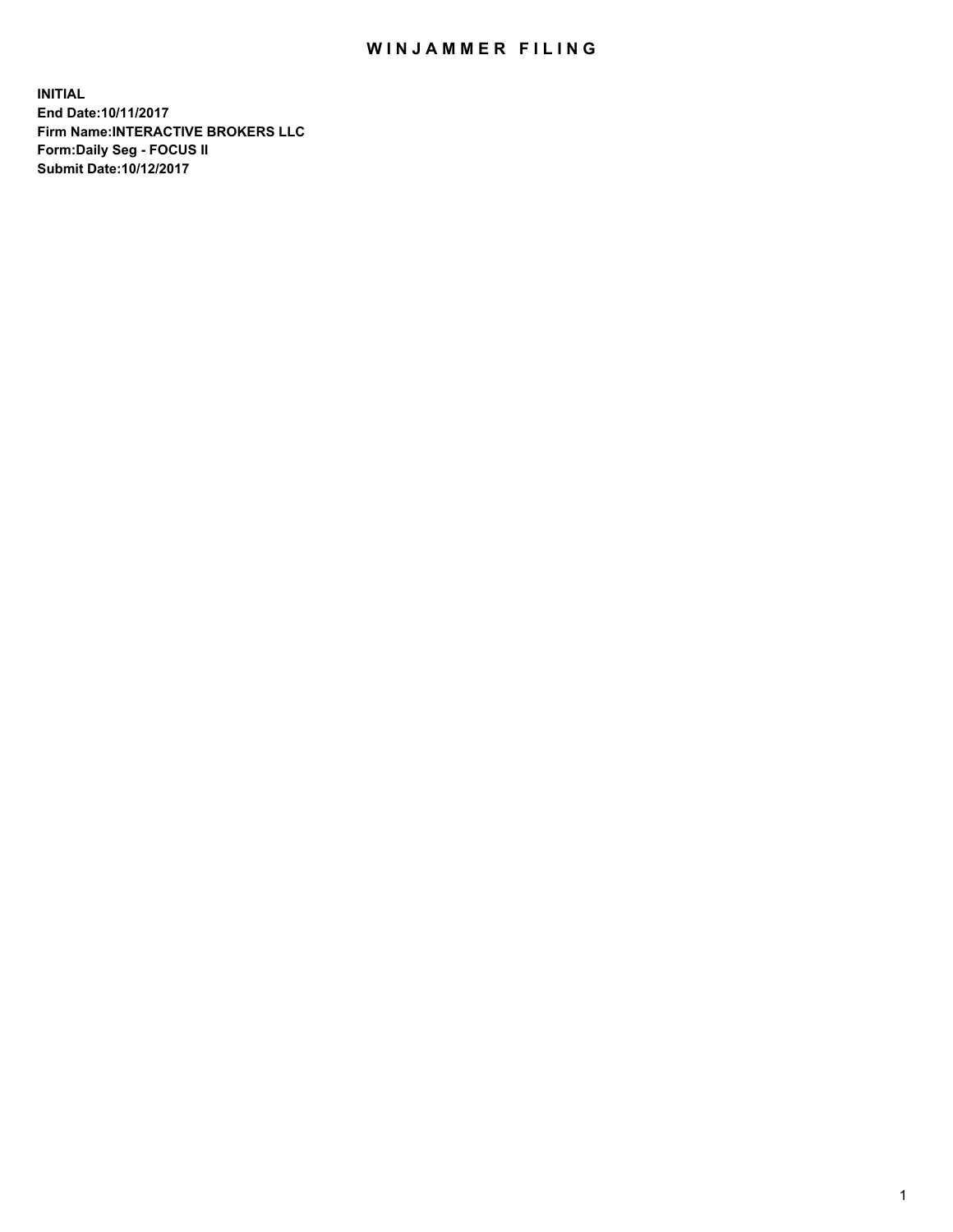## **INITIAL End Date:10/11/2017 Firm Name:INTERACTIVE BROKERS LLC Form:Daily Seg - FOCUS II Submit Date:10/12/2017 Daily Segregation - Cover Page**

| Name of Company<br><b>Contact Name</b><br><b>Contact Phone Number</b><br><b>Contact Email Address</b>                                                                                                                                                                                                                          | <b>INTERACTIVE BROKERS LLC</b><br><b>James Menicucci</b><br>203-618-8085<br>jmenicucci@interactivebrokers.c<br>om |
|--------------------------------------------------------------------------------------------------------------------------------------------------------------------------------------------------------------------------------------------------------------------------------------------------------------------------------|-------------------------------------------------------------------------------------------------------------------|
| FCM's Customer Segregated Funds Residual Interest Target (choose one):<br>a. Minimum dollar amount: ; or<br>b. Minimum percentage of customer segregated funds required:%; or<br>c. Dollar amount range between: and; or<br>d. Percentage range of customer segregated funds required between:% and%.                          | $\overline{\mathbf{0}}$<br>0<br>155,000,000 245,000,000<br>0 <sub>0</sub>                                         |
| FCM's Customer Secured Amount Funds Residual Interest Target (choose one):<br>a. Minimum dollar amount: ; or<br>b. Minimum percentage of customer secured funds required:%; or<br>c. Dollar amount range between: and; or<br>d. Percentage range of customer secured funds required between: % and %.                          | $\overline{\mathbf{0}}$<br>0<br>80,000,000 120,000,000<br>0 <sub>0</sub>                                          |
| FCM's Cleared Swaps Customer Collateral Residual Interest Target (choose one):<br>a. Minimum dollar amount: ; or<br>b. Minimum percentage of cleared swaps customer collateral required:% ; or<br>c. Dollar amount range between: and; or<br>d. Percentage range of cleared swaps customer collateral required between:% and%. | $\overline{\mathbf{0}}$<br>$\overline{\mathbf{0}}$<br>0 <sub>0</sub><br><u>00</u>                                 |

Attach supporting documents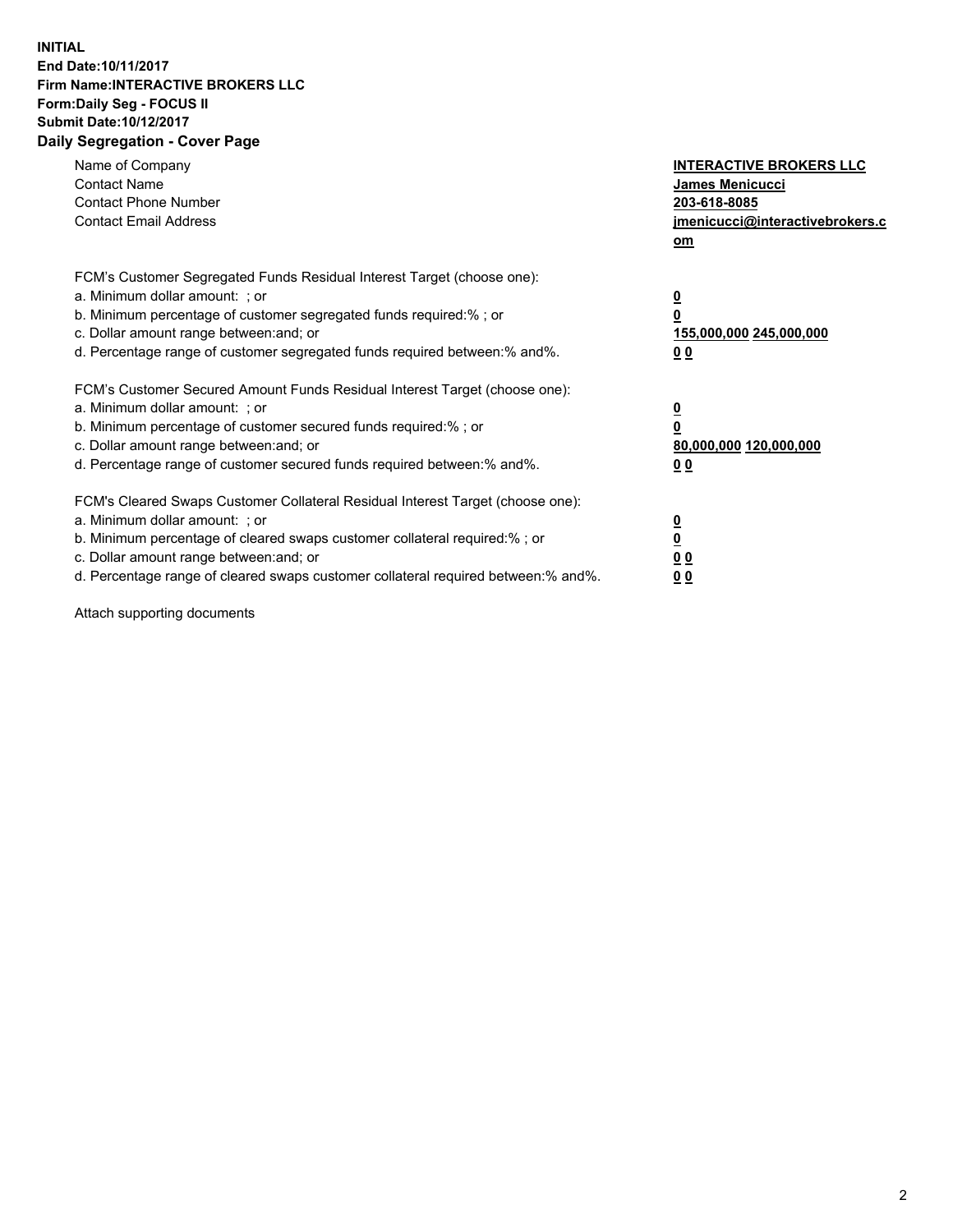## **INITIAL End Date:10/11/2017 Firm Name:INTERACTIVE BROKERS LLC Form:Daily Seg - FOCUS II Submit Date:10/12/2017 Daily Segregation - Secured Amounts**

|                | Daily Jegregation - Jeculed Aniounts                                                        |                                                       |
|----------------|---------------------------------------------------------------------------------------------|-------------------------------------------------------|
|                | Foreign Futures and Foreign Options Secured Amounts                                         |                                                       |
|                | Amount required to be set aside pursuant to law, rule or regulation of a foreign            | $0$ [7305]                                            |
|                | government or a rule of a self-regulatory organization authorized thereunder                |                                                       |
| 1.             | Net ledger balance - Foreign Futures and Foreign Option Trading - All Customers             |                                                       |
|                | A. Cash                                                                                     | 398,789,782 [7315]                                    |
|                | B. Securities (at market)                                                                   | $0$ [7317]                                            |
| 2.             | Net unrealized profit (loss) in open futures contracts traded on a foreign board of trade   | 15,327,237 [7325]                                     |
| 3.             | Exchange traded options                                                                     |                                                       |
|                | a. Market value of open option contracts purchased on a foreign board of trade              | <u>113,147</u> [7335]                                 |
|                | b. Market value of open contracts granted (sold) on a foreign board of trade                | -202,735 [7337]                                       |
| 4.             | Net equity (deficit) (add lines 1.2. and 3.)                                                | 414,027,431 [7345]                                    |
| 5.             | Account liquidating to a deficit and account with a debit balances - gross amount           | 2,434 [7351]                                          |
|                | Less: amount offset by customer owned securities                                            | 0 [7352] 2,434 [7354]                                 |
| 6.             | Amount required to be set aside as the secured amount - Net Liquidating Equity              | 414,029,865 [7355]                                    |
|                | Method (add lines 4 and 5)                                                                  |                                                       |
| 7.             | Greater of amount required to be set aside pursuant to foreign jurisdiction (above) or line | 414,029,865 [7360]                                    |
|                | 6.                                                                                          |                                                       |
|                | FUNDS DEPOSITED IN SEPARATE REGULATION 30.7 ACCOUNTS                                        |                                                       |
| 1 <sub>1</sub> | Cash in banks                                                                               |                                                       |
|                | A. Banks located in the United States                                                       | 108,638,224 [7500]                                    |
|                | B. Other banks qualified under Regulation 30.7                                              | 0 [7520] 108,638,224 [7530]                           |
| 2.             | Securities                                                                                  |                                                       |
|                | A. In safekeeping with banks located in the United States                                   | 343,615,310 [7540]                                    |
|                | B. In safekeeping with other banks qualified under Regulation 30.7                          | 0 [7560] 343,615,310 [7570]                           |
| 3.             | Equities with registered futures commission merchants                                       |                                                       |
|                | A. Cash                                                                                     | $0$ [7580]                                            |
|                | <b>B.</b> Securities                                                                        | $0$ [7590]                                            |
|                | C. Unrealized gain (loss) on open futures contracts                                         | $0$ [7600]                                            |
|                | D. Value of long option contracts                                                           | $0$ [7610]                                            |
|                | E. Value of short option contracts                                                          | 0 [7615] 0 [7620]                                     |
| 4.             | Amounts held by clearing organizations of foreign boards of trade                           |                                                       |
|                | A. Cash                                                                                     | $0$ [7640]                                            |
|                | <b>B.</b> Securities                                                                        | $0$ [7650]                                            |
|                | C. Amount due to (from) clearing organization - daily variation                             | $0$ [7660]                                            |
|                | D. Value of long option contracts                                                           | $0$ [7670]                                            |
|                | E. Value of short option contracts                                                          | 0 [7675] 0 [7680]                                     |
| 5.             | Amounts held by members of foreign boards of trade                                          |                                                       |
|                | A. Cash                                                                                     | 79,201,979 [7700]                                     |
|                | <b>B.</b> Securities                                                                        | $0$ [7710]                                            |
|                | C. Unrealized gain (loss) on open futures contracts                                         | 9,216,222 [7720]                                      |
|                | D. Value of long option contracts                                                           | 113,147 [7730]                                        |
|                | E. Value of short option contracts                                                          | <mark>-202,735</mark> [7735] <b>88,328,613</b> [7740] |
| 6.             | Amounts with other depositories designated by a foreign board of trade                      | $0$ [7760]                                            |
| 7.             | Segregated funds on hand                                                                    | $0$ [7765]                                            |
| 8.             | Total funds in separate section 30.7 accounts                                               | 540,582,147 [7770]                                    |
| 9.             | Excess (deficiency) Set Aside for Secured Amount (subtract line 7 Secured Statement         | 126,552,282 [7380]                                    |
|                | Page 1 from Line 8)                                                                         |                                                       |
| 10.            | Management Target Amount for Excess funds in separate section 30.7 accounts                 | 80,000,000 [7780]                                     |
| 11.            | Excess (deficiency) funds in separate 30.7 accounts over (under) Management Target          | 46,552,282 [7785]                                     |
|                |                                                                                             |                                                       |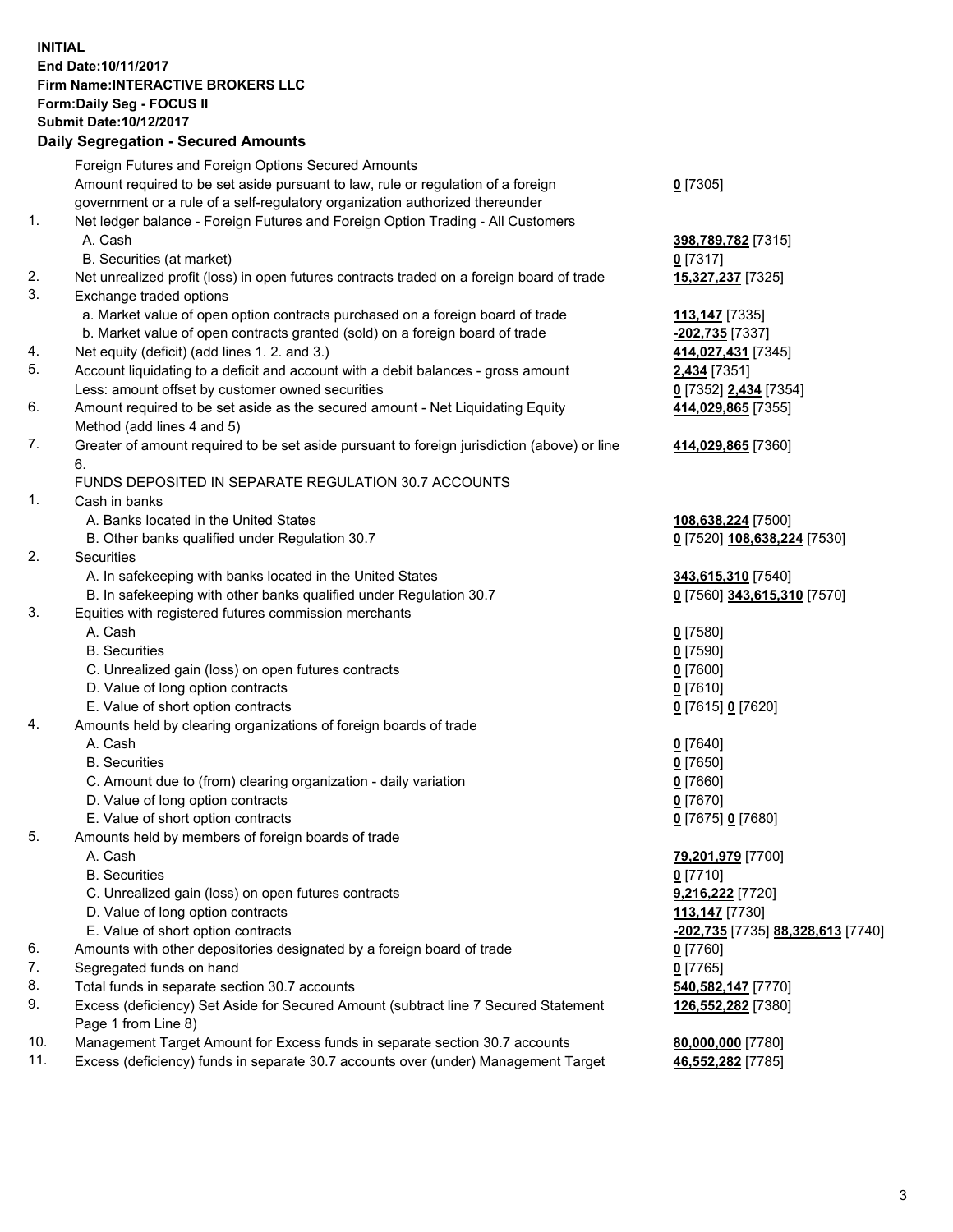**INITIAL End Date:10/11/2017 Firm Name:INTERACTIVE BROKERS LLC Form:Daily Seg - FOCUS II Submit Date:10/12/2017 Daily Segregation - Segregation Statement** SEGREGATION REQUIREMENTS(Section 4d(2) of the CEAct) 1. Net ledger balance A. Cash **4,699,553,088** [7010] B. Securities (at market) **0** [7020] 2. Net unrealized profit (loss) in open futures contracts traded on a contract market **-127,727,419** [7030] 3. Exchange traded options A. Add market value of open option contracts purchased on a contract market **105,263,661** [7032] B. Deduct market value of open option contracts granted (sold) on a contract market **-218,964,373** [7033] 4. Net equity (deficit) (add lines 1, 2 and 3) **4,458,124,957** [7040] 5. Accounts liquidating to a deficit and accounts with debit balances - gross amount **207,146** [7045] Less: amount offset by customer securities **0** [7047] **207,146** [7050] 6. Amount required to be segregated (add lines 4 and 5) **4,458,332,103** [7060] FUNDS IN SEGREGATED ACCOUNTS 7. Deposited in segregated funds bank accounts A. Cash **1,091,706,302** [7070] B. Securities representing investments of customers' funds (at market) **2,354,457,250** [7080] C. Securities held for particular customers or option customers in lieu of cash (at market) **0** [7090] 8. Margins on deposit with derivatives clearing organizations of contract markets A. Cash **20,576,924** [7100] B. Securities representing investments of customers' funds (at market) **1,313,288,294** [7110] C. Securities held for particular customers or option customers in lieu of cash (at market) **0** [7120] 9. Net settlement from (to) derivatives clearing organizations of contract markets **-9,550,208** [7130] 10. Exchange traded options A. Value of open long option contracts **105,249,302** [7132] B. Value of open short option contracts **-218,951,206** [7133] 11. Net equities with other FCMs A. Net liquidating equity **0** [7140] B. Securities representing investments of customers' funds (at market) **0** [7160] C. Securities held for particular customers or option customers in lieu of cash (at market) **0** [7170] 12. Segregated funds on hand **0** [7150] 13. Total amount in segregation (add lines 7 through 12) **4,656,776,658** [7180] 14. Excess (deficiency) funds in segregation (subtract line 6 from line 13) **198,444,555** [7190] 15. Management Target Amount for Excess funds in segregation **155,000,000** [7194] **43,444,555** [7198]

16. Excess (deficiency) funds in segregation over (under) Management Target Amount Excess